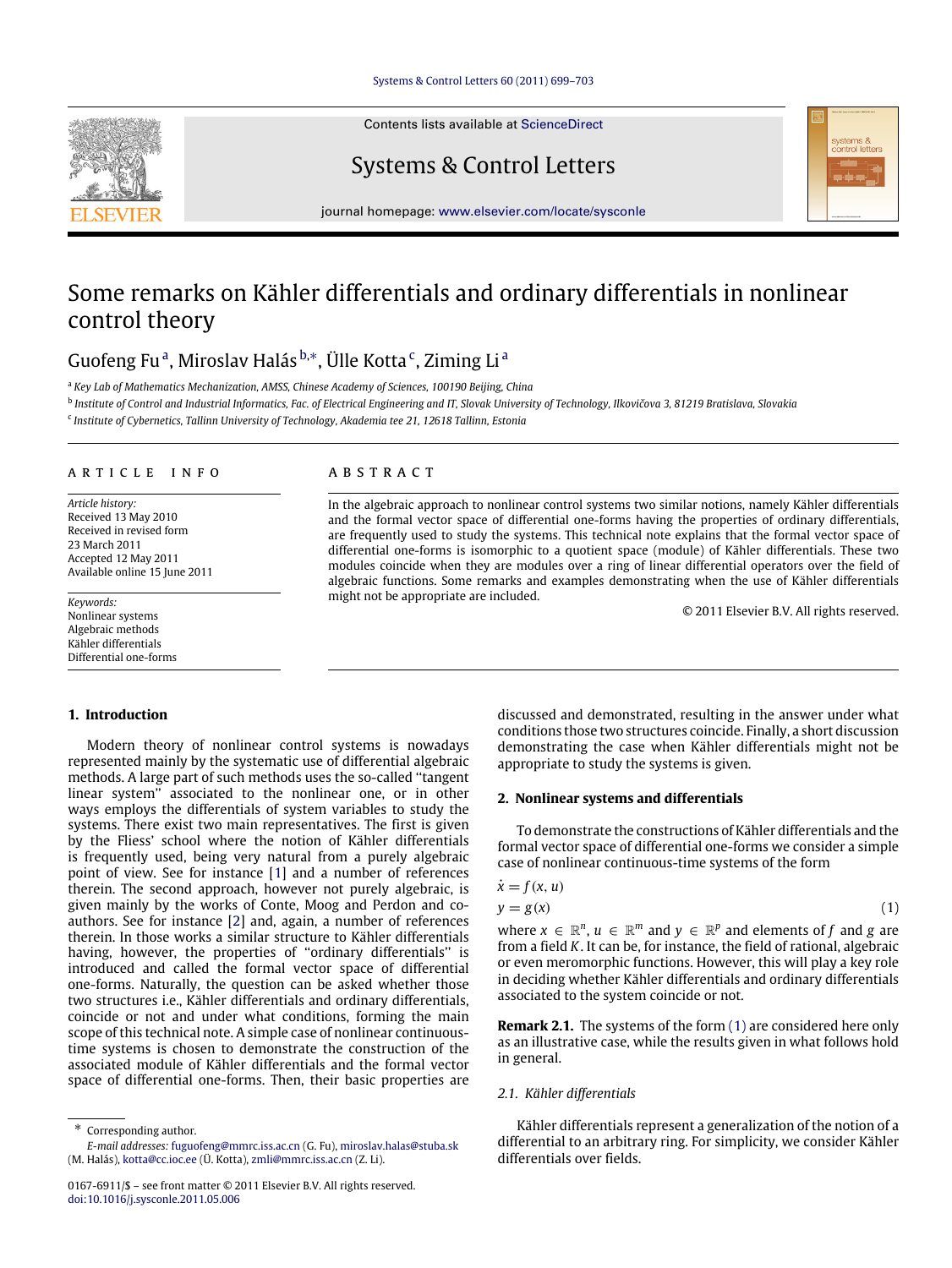Let  $k \subset K$  be two fields. Let  $\Psi$  be the (left) *K*-linear space generated by the symbols d*a* for all  $a \in K$ 

$$
\Psi = \text{span}_K \{ da \mid a \in K \},\tag{2}
$$

and  $\Phi$  the subspace spanned by

$$
\{dc \mid c \in k\} \cup \{d(a+b) - da - db \mid a, b \in K\}
$$

$$
\cup \{d(ab) - adb - bda \mid a, b \in K\}.
$$

Let  $\Omega = \Psi/\Phi$ , which is a *K*-linear space. By a slight abuse of notation, we denote the equivalence class  $da + \Phi$  by d*a*. Thus, in  $\Omega$ , we have

$$
\forall a, b \in K, d(a + b) = da + db
$$
  
\n
$$
d(ab) = adb + bda,
$$
  
\n
$$
\forall c \in k, d c = 0.
$$
\n(3)

We call Ω the space of Kähler *k*-differentials of *K*.

**Remark 2.2.** This definition is from [\[3\]](#page-4-2) and equivalent to the one defined in [\[4\]](#page-4-3) which, however, involves tensors.

Let *V* be a linear space over *K*. A map  $\delta : K \to V$  is called a *k*-derivation if  $\delta$  is *k*-linear and  $\delta(ab) = a\delta(b) + b\delta(a)$  for all  $a, b \in K$ . Note that a *k*-derivation annihilates every element of *k*. Usually,  $\delta(a)$  is denoted by  $\dot{a}$  and, more generally,  $\delta^\nu(a)$  by  $a^{(\nu)}.$ 

Define a map  $d : K \to \Omega$  by sending *a* to d*a* for all  $a \in K$ . The map is a *k*-derivation from *K* to  $\Omega$  due to [\(3\).](#page-1-0)

**Remark 2.3.** The definition of  $\Omega$  is for all the fields, including differential or difference fields. There is even no requirement on the characteristic of *k*.

Now, a nonlinear system, modeled by equations of the form [\(1\),](#page-0-4) can be understood as a finitely generated differential field extension *K*/*k*, see [\[5\]](#page-4-4). The differential field *k* is called the base (or ground) field and contains the coefficients of the model [\(1\)](#page-0-4) and the differential field *K* is the system field; i.e., it involves all the variables and all algebraic expressions that can be constructed, as nicely explained in [\[6\]](#page-4-5). Then, the "tangent linear system" is the (left)  $K[δ]$ -module  $Ω$  of Kähler differentials associated to the system *K*/*k*, see [\[5\]](#page-4-4), and can be used to study the systems of the form [\(1\).](#page-0-4)

<span id="page-1-7"></span>*2.2. The formal vector space of differential one-forms: ordinary differentials*

Let  $C$  denote the infinite set of symbols which is, typically, for a nonlinear system of the form [\(1\)](#page-0-4) defined as  $C = \{x_1, \ldots, x_n\}$  $\mathbf{x}_n, \mathbf{u}^{(i)}_j, j=1,\ldots,m, i\geq 0\}.$  Let  $\mathcal K$  be a field containing the field  $k(e)$  of rational functions. Furthermore, we assume that each partial derivative ∂/∂*z* on *k*(C) can be extended to a derivation on *K*, and that, for every  $r \in \mathcal{K}$ ,  $\partial r / \partial z$  is nonzero for merely a finite number of  $z \in \mathcal{C}$ . For example,  $\mathcal K$  is the field of algebraic functions over  $k(\mathcal{C})$ .

As another example, we let  $\ell$  be a positive integer, and the first  $\ell$  elements of  $\mathcal C$  be the coordinate variables in  $\mathbb R^\ell$ , and let  $\mathcal K_\ell$  be the field of meromorphic functions in  $\mathbb{R}^\ell.$  Then there is a chain of fields:  $\mathcal{K}_0 \subset \mathcal{K}_1 \subset \cdots$ . Hence, the union  $\mathcal{K} = \cup_{\ell=0}^{\infty} \mathcal{K}_{\ell}$  is such a field.

The system [\(1\)](#page-0-4) corresponds to the differential field  $(\mathcal{K}, \delta)$ where  $K = \mathbb{R}(C)(S)$  with *S* being the set consisting of the elements of *f* and *g*, and their partial derivatives with respect to every element of C. In other words,  $K$  is the (partial) differential field generated by the elements of *f* and *g* with respect to the derivations ∂/∂*z* for all *z* ∈ C over the field R(C) of rational functions. Moreover, we may introduce a derivation on  $K$ 

according to [\(1\).](#page-0-4) Discussions on this point will be carried out in Section [4.](#page-2-0)

<span id="page-1-3"></span><span id="page-1-2"></span>Let  $\&$  be the *K*-space generated by the symbols  $d_0z$  for all  $z \in \mathcal{C}$ 

<span id="page-1-1"></span>
$$
\varepsilon = \operatorname{span}_{\mathcal{K}} \{ d_0 z \mid z \in \mathcal{C} \}. \tag{4}
$$

We define a map  $d_0 : \mathcal{K} \to \mathcal{E}$  by

$$
d_0 r = \sum_{z \in \mathcal{C}} \frac{\partial r}{\partial z} d_0 z \quad \text{for all } r \in \mathcal{K}.
$$
 (5)

Clearly,  $d_0$  is a *k*-derivation from  $K$  to  $\mathcal{E}$ . The  $K$ -space  $\mathcal{E}$  is called the formal vector space of differential one-forms, see [\[2,](#page-4-1) Section 1.3.1], and has the properties of ordinary differentials.

<span id="page-1-0"></span>Note that from this point of view, in comparison to what is stated at the end of Section [2.1,](#page-0-5) a nonlinear system, modeled by equations of the form [\(1\),](#page-0-4) is still understood as a set of equations. Then, to study the system, different sequences of subspaces of  $\varepsilon$ might be associated to [\(1\),](#page-0-4) see for instance [\[2](#page-4-1)[,7\]](#page-4-6).

#### **3. Discussion**

Notice now the formal similarity of [\(2\),](#page-1-1) resulting in Kähler differentials  $\Omega = \Psi / \Phi$ , and [\(4\).](#page-1-2) Hence, the question can be asked whether there is any significant difference between those two definitions. Roughly speaking, the only one is that to differentiate functions we have to follow the rule [\(3\)](#page-1-0) when working over  $\Omega$ while we have to follow the rule [\(5\)](#page-1-3) when working over  $\varepsilon$ . Thus, is it necessary to have two different notions here; i.e., Kähler differentials and ordinary differentials? We shed some light on this in the next illustrative example.

<span id="page-1-6"></span>**Example 3.1.** Let  $k = \mathbb{R}$  and  $K = \mathbb{R}(x, r, \exp(x))$  with  $r =$  $\sqrt{x^2+1}$ . Then

 $\Omega = \text{span}_{K} \{dx, dr, d \exp(x)\}.$ 

Since  $r^2 = x^2 + 1$ ,  $dr^2 = 2rdr = 2xdx$  by [\(3\).](#page-1-0) Consequently,  $dr = (x/r)dx$ . But d exp(*x*) = exp(*x*)d*x* does not hold in  $\Omega$ . Indeed, [\(3\)](#page-1-0) only enables us to differentiate algebraic functions over  $\mathbb{R}(x)$  in the usual way. On the other hand

$$
\varepsilon = \text{span}_K\{d_0x, d_0r, d_0\exp(x)\},
$$

and [\(5\)](#page-1-3) clearly enables us to compute

 $d_0 \exp(x) = \exp(x) d_0 x$ .

There are three useful diagrams for Kähler differentials.

1. If *D* is a *k*-derivation from *K* to a *K*-vector space *V*, then there exists a unique *K*-linear map  $\widehat{D}$  such that  $D = \widehat{D} \circ d$ . So we have a commutative diagram:

<span id="page-1-4"></span>
$$
K \xrightarrow{D} V
$$
  
\n
$$
\downarrow
$$
  
\n
$$
\uparrow
$$
  
\n
$$
\uparrow
$$
  
\n
$$
\uparrow
$$
  
\n
$$
\uparrow
$$
  
\n
$$
\uparrow
$$
  
\n
$$
\uparrow
$$
  
\n
$$
\uparrow
$$
  
\n
$$
\uparrow
$$
  
\n
$$
\uparrow
$$
  
\n
$$
\uparrow
$$
  
\n
$$
\uparrow
$$
  
\n
$$
\uparrow
$$
  
\n
$$
\uparrow
$$
  
\n
$$
\uparrow
$$
  
\n
$$
\uparrow
$$
  
\n
$$
\uparrow
$$
  
\n
$$
\uparrow
$$
  
\n
$$
\uparrow
$$
  
\n
$$
\uparrow
$$
  
\n
$$
\uparrow
$$
  
\n
$$
\uparrow
$$
  
\n
$$
\uparrow
$$
  
\n
$$
\uparrow
$$
  
\n
$$
\uparrow
$$
  
\n
$$
\uparrow
$$
  
\n
$$
\uparrow
$$
  
\n
$$
\uparrow
$$
  
\n
$$
\uparrow
$$
  
\n
$$
\uparrow
$$
  
\n
$$
\uparrow
$$
  
\n
$$
\uparrow
$$
  
\n
$$
\uparrow
$$
  
\n
$$
\uparrow
$$
  
\n
$$
\uparrow
$$
  
\n
$$
\uparrow
$$
  
\n
$$
\uparrow
$$
  
\n
$$
\uparrow
$$
  
\n
$$
\uparrow
$$
  
\n
$$
\uparrow
$$
  
\n
$$
\uparrow
$$
  
\n
$$
\uparrow
$$
  
\n
$$
\uparrow
$$
  
\n
$$
\uparrow
$$
  
\n
$$
\uparrow
$$
  
\n
$$
\uparrow
$$
  
\n
$$
\uparrow
$$
  
\n
$$
\uparrow
$$
  
\n
$$
\uparrow
$$
  
\n
$$
\uparrow
$$
  
\n
$$
\uparrow
$$
  
\n
$$
\uparrow
$$
  
\n
$$
\uparrow
$$
  
\n $$ 

2. If  $\sigma$  is an injective homomorphism from *K* to itself with  $\sigma$  (*k*) ⊂ k, then there exists a unique skew-linear map  $\sigma^*$  such that  $\sigma^* \circ d = d \circ \sigma$ , that is,

<span id="page-1-5"></span>
$$
\Omega \xrightarrow{\sigma^*} \Omega
$$
\n
$$
\downarrow^{\pi}
$$
\n
$$
\uparrow^{\pi}
$$
\n
$$
\downarrow^{\pi}
$$
\n
$$
\downarrow^{\pi}
$$
\n
$$
\downarrow^{\pi}
$$
\n
$$
\downarrow^{\pi}
$$
\n
$$
\downarrow^{\pi}
$$
\n
$$
\downarrow^{\pi}
$$
\n
$$
\downarrow^{\pi}
$$
\n
$$
\downarrow^{\pi}
$$
\n
$$
\downarrow^{\pi}
$$
\n
$$
\downarrow^{\pi}
$$
\n
$$
\downarrow^{\pi}
$$
\n
$$
\downarrow^{\pi}
$$
\n
$$
\downarrow^{\pi}
$$
\n
$$
\downarrow^{\pi}
$$
\n
$$
\downarrow^{\pi}
$$
\n
$$
\downarrow^{\pi}
$$
\n
$$
\downarrow^{\pi}
$$
\n
$$
\downarrow^{\pi}
$$
\n
$$
\downarrow^{\pi}
$$
\n
$$
\downarrow^{\pi}
$$
\n
$$
\downarrow^{\pi}
$$
\n
$$
\downarrow^{\pi}
$$
\n
$$
\downarrow^{\pi}
$$
\n
$$
\downarrow^{\pi}
$$
\n
$$
\downarrow^{\pi}
$$
\n
$$
\downarrow^{\pi}
$$
\n
$$
\downarrow^{\pi}
$$
\n
$$
\downarrow^{\pi}
$$
\n
$$
\downarrow^{\pi}
$$
\n
$$
\downarrow^{\pi}
$$
\n
$$
\downarrow^{\pi}
$$
\n
$$
\downarrow^{\pi}
$$
\n
$$
\downarrow^{\pi}
$$
\n
$$
\downarrow^{\pi}
$$
\n
$$
\downarrow^{\pi}
$$
\n
$$
\downarrow^{\pi}
$$
\n
$$
\downarrow^{\pi}
$$
\n
$$
\downarrow^{\pi}
$$
\n
$$
\downarrow^{\pi}
$$
\n
$$
\downarrow^{\pi}
$$
\n
$$
\downarrow^{\pi}
$$
\n
$$
\downarrow^{\pi}
$$
\n
$$
\downarrow^{\pi}
$$
\n
$$
\downarrow^{\pi}
$$
\n
$$
\downarrow^{\pi}
$$
\n
$$
\downarrow^{\pi}
$$
\n
$$
\downarrow^{\pi}
$$
\n
$$
\downarrow^
$$

3. If *D* is a derivation on *K* with  $D(k) \subset k$ , then there exists a unique additive map  $D^*$  from  $\Omega$  to itself such that

<span id="page-1-8"></span>
$$
D^*(a\omega) = D(a)\omega + aD^*(\omega)
$$
\n(8)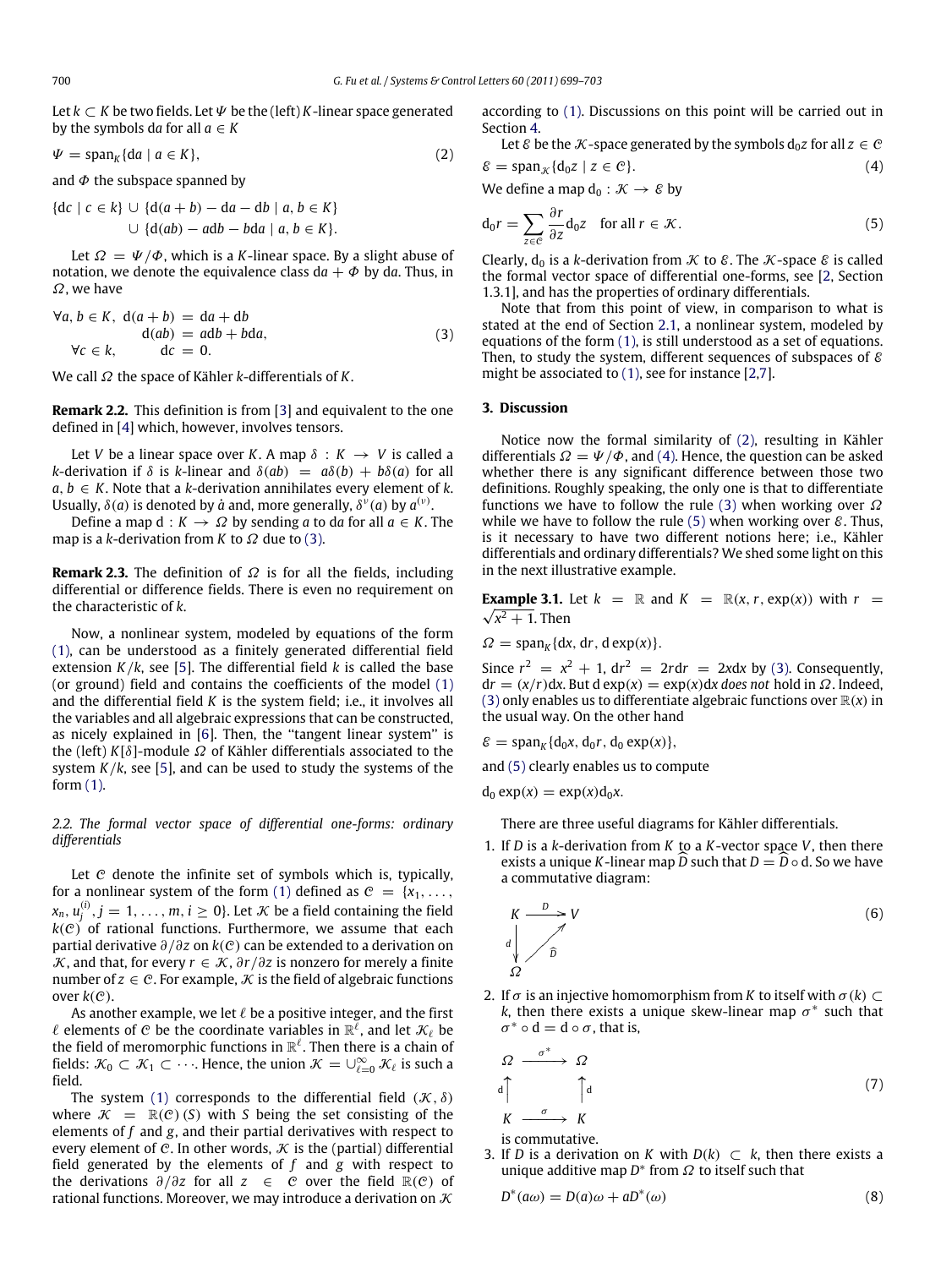for all  $a \in K$  and  $\omega \in \Omega$ , and the diagram

$$
\Omega \xrightarrow{D^*} \Omega
$$
  
\n
$$
\downarrow
$$
  
\n
$$
K \xrightarrow{D} K
$$
  
\n(9)

is commutative.

The above three conclusions follow immediately from Lemmas 9.1.1–9.1.3 in [\[8\]](#page-4-7), respectively. They lead to three consequences given below.

- (i) If *k* is of characteristic zero, then diagram [\(6\)](#page-1-4) implies that  $a_1, \ldots, a_n \in K$  are algebraically independent over *k* if and only if d*a*1, . . . , d*a<sup>n</sup>* are linearly independent over *K*.
- (ii) Diagram [\(7\)](#page-1-5) turns  $\Omega$  into a left module over  $K[s; \sigma]$  with scalar multiplication given by

 $s(adb) = \sigma^*(adb) = \sigma(a)d\sigma(b).$ 

(iii) Similarly, diagram [\(9\)](#page-2-1) turns Ω into a left module over *K*[*s*; *D*] with scalar multiplication defined as

 $s(ab) = D^*(adb) = adD(b) + D(a)db.$ 

In this case, submodules correspond to linear subspaces closed under  $D^*$  in [\[7\]](#page-4-6).

**Example 3.2.** Let us revisit [Example 3.1.](#page-1-6) Recall that  $K = \mathbb{R}(x, y)$ *r*, exp(*x*)) with  $r = \sqrt{x^2 + 1}$ , which is algebraic over  $\mathbb{R}(x)$ , and  $dr = (x/r)dx$ . Since *x* and exp(*x*) are algebraically independent over  $\mathbb{R}$ , dx and d exp(x) are linearly independent over  $\mathbb{R}(x, \exp(x))$ . So dim<sub>*K*</sub>  $\Omega = 2$ . Let

 $\omega = d \exp(x) - \exp(x) dx$ .

Put  $\overline{\Omega}=\Omega/$ span $_K\{\omega\}$ , that is,  $\overline{\Omega}$  is the quotient space of  $\Omega$  modulo  $\sinh(k\omega)$ . Then  $\overline{d} = \pi \circ d : K \rightarrow \overline{\Omega}$  is an R-derivation, where  $\pi$  is the canonical map from  $\Omega$  to  $\overline{\Omega}$  defined by da  $\mapsto$  da  $+$  span<sub>K</sub> { $\omega$ }. We have that

 $\overline{d}$  exp(x) = exp(x) $\overline{dx}$ 

as taught at college.

## <span id="page-2-0"></span>**4. Formal vector space of differential one-forms as a quotient space of Kähler differentials**

In this section, we assume that  $K$  is a field defined at the beginning of Section [2.2](#page-1-7) and construct  $\varepsilon$  from Kähler differentials. Let Ω be the K-space of Kähler *k*-differentials. The *k*-derivation  $d: \mathcal{K} \to \Omega$  sends *r* to dr for all  $r \in \mathcal{K}$ . Note that [\(5\)](#page-1-3) does not hold for d.

For every  $r \in \mathcal{K}$ , let

$$
\omega_r = dr - \sum_{z \in \mathcal{C}} \frac{\partial r}{\partial z} dz \quad \text{and} \quad M = \text{span}_{\mathcal{K}} \{ \omega_r \mid r \in \mathcal{K} \}. \tag{10}
$$

<span id="page-2-4"></span>**Lemma 4.1.** *Consider the partial derivative*  $\frac{\partial}{\partial z}$  *with*  $z \in C$ *, which is a* k-derivation from  $K$  *to*  $K$ *. Let*  $\widehat{D}_z$  :  $\Omega \to \widehat{K}$  *be the*  $K$ -linear map cuch that digaram (6) commutes i.e.  $\stackrel{\partial}{\theta}$   $\cap$   $\widehat{D}$  a.d. Than  $\widehat{D}$  annihilates *such that diagram* [\(6\)](#page-1-4) *commutes, i.e.*  $\frac{\partial}{\partial z} = \widehat{D}_z \circ d$ . Then  $\widehat{D}_z$  annihilates *every element of M.*

**Proof.** Assume that  $\omega_r$  is given in [\(10\).](#page-2-2) It suffices to show that  $D_z(\omega_r) = 0$  for all  $r \in \mathcal{K}$ . We compute

$$
\widehat{D}_z(\omega_r) = \widehat{D}_z \circ d(r) - \sum_{y \in \mathcal{C}} \frac{\partial r}{\partial y} \widehat{D}_z \circ d(y)
$$

$$
= \frac{\partial r}{\partial z} - \sum_{y \in \mathcal{C}} \frac{\partial r}{\partial y} \frac{\partial y}{\partial z} = 0.
$$

This completes our proof.  $\square$ 

<span id="page-2-5"></span>We now find a  $K$ -basis of M.

<span id="page-2-1"></span>**Lemma 4.2.** Let T be a transcendence basis of  $K$  over  $k(\mathcal{C})$ . Then

$$
\mathcal{B}_T = \{ \omega_t \mid t \in T \}
$$

is a 
$$
K
$$
-basis of  $M$ .

**Proof.** First, we show that  $\mathcal{B}_T$  is linearly independent over  $\mathcal{K}$ . If  $\sum_{t \in T} a_t \omega_t = 0$  with  $a_t \in \mathcal{K}$ , then the definition of  $\omega_t$  implies that

$$
0=\sum_{t\in T}a_t\mathrm{d}t-\sum_{z\in\mathcal{C}}b_z\mathrm{d}z\quad\text{for some }b_z\in\mathcal{K}.
$$

Hence, all the  $a_t$  and  $b_z$  are equal to zero, because  $C \cup T$ are algebraically independent over *k*. This proves the linear independence of  $B_T$ .

Next, we show that the elements of  $\mathcal{B}_T$  span *M* over *K*. It suffices to show that, for every  $r \in \mathcal{K}$ ,  $\omega_r$  is a linear combination of the elements in  $\mathcal{B}_T$  over *K*. Since *r* is algebraic over  $k(\mathcal{C}, T)$ , there is an irreducible polynomial  $P(C, T, x)$  in  $k[C, T, x]$  with deg<sub>x</sub>  $P >$ 0 such that  $P(C, T, r) = 0$ , where *x* is a new indeterminate. Differentiating  $P(C, T, r)$  yields

$$
0 = dP(C, T, r) = \frac{\partial P}{\partial x}(C, T, r)dr + \sum_{t \in T} \frac{\partial P}{\partial t}dt + \sum_{z \in C} \frac{\partial P}{\partial z}dz.
$$

This relation can be rewritten as

<span id="page-2-3"></span>
$$
\mathrm{d}r + \sum_{z \in \mathcal{C}} \tilde{b}_z \mathrm{d}z = \sum_{t \in T} \tilde{a}_t \omega_t \quad \text{for some } \tilde{a}_t, \tilde{b}_z \in \mathcal{K}, \tag{11}
$$

because  $\frac{\partial P}{\partial x}(C, T, r)$  is nonzero and d*t* −  $\omega_t$  is a *K*-linear combination of the d*z*'s by [\(10\).](#page-2-2)

For  $y \in \mathcal{C}$ , let  $\widehat{D}_y$  be the  $\mathcal{K}$ -linear map such that  $\frac{\partial}{\partial y} = \widehat{D}_y \circ d$  (see diagram [\(6\)\)](#page-1-4). Applying  $\widehat{D}_y$  to [\(11\)](#page-2-3) yields  $\frac{\partial r}{\partial y} + \widetilde{b}_y = 0$  by [Lemma 4.1.](#page-2-4) So

$$
\mathrm{d}r + \sum_{z \in \mathcal{C}} \tilde{b}_z \mathrm{d}z = \mathrm{d}r - \sum_{z \in \mathcal{C}} \frac{\partial r}{\partial z} \mathrm{d}z = \omega_r.
$$

Consequently, [\(11\)](#page-2-3) becomes  $\omega_r = \sum_{t \in T} \tilde{a}_t \omega_t$ .  $\Box$ 

Let  $\bar{d} = \pi \circ d$ , where  $\pi$  is the canonical projection from  $\Omega$  to  $\Omega/M$  defined by  $\omega \mapsto \omega + M$  for all  $\omega \in \Omega$ . Then  $\overline{d}$  is a *k*-derivation from  $K$  to  $\Omega/M$ . Since  $\mathcal{C} \cup T$  is a transcendence basis of  $K$ , the set  $\{dw \mid w \in \mathcal{C} \cup \mathcal{T}\}\$ 

is a *K*-basis of Ω. It follows from [Lemma 4.2](#page-2-5) that  $\mathcal{B}_{\mathcal{C}} := {\bar{d}z \mid z \in \mathcal{C}}$ C} is a  $K$ -basis of  $\Omega/M$ .

Since  $d_0$ , defined in [\(5\),](#page-1-3) is a *k*-derivation from  $K$  to  $\varepsilon$ , diagram [\(6\)](#page-1-4) implies that there is a *K*-linear map  $d_0$  from  $\Omega$  to  $\varepsilon$  such that  $d_0 = d_0 \circ d$ . This map is clearly surjective. Its kernel contains *M* by [\(5\).](#page-1-3) Hence,  $\mathbf{d}_0$  induces a *K*-linear map

<span id="page-2-6"></span><span id="page-2-2"></span>
$$
\begin{array}{rcl}\n\phi: & \Omega/M & \rightarrow & \mathcal{E} \\
\bar{\mathrm{d}}z & \mapsto & \mathrm{d}_0 z \quad \text{for all } z \in \mathcal{C}.\n\end{array} \tag{12}
$$

The induced map is bijective because it maps a K-basis of Ω/*M* onto a *K*-basis of  $\varepsilon$ . Consequently, the kernel of  $d_0$  is equal to *M*. The above discussion leads to

<span id="page-2-7"></span>**Proposition 4.3.** *Let* Ω *be the linear space of Kähler k-differentials,* E *the formal vector space of differential one-forms, and M defined in* [\(10\)](#page-2-2)*. Then* φ *defined in* [\(12\)](#page-2-6) *is the unique* K*-linear isomorphism from* Ω/*M to* E *such that the diagram*

$$
\mathcal{K} \xrightarrow{d_0} \mathcal{E}
$$
\n
$$
\frac{d}{d} \sqrt{\phi}
$$
\n
$$
\Omega/M
$$
\n(13)

*is commutative, where*  $\overline{d} = \pi \circ d$  *with*  $\pi$  *being the natural projection from* Ω *to* Ω/*M.*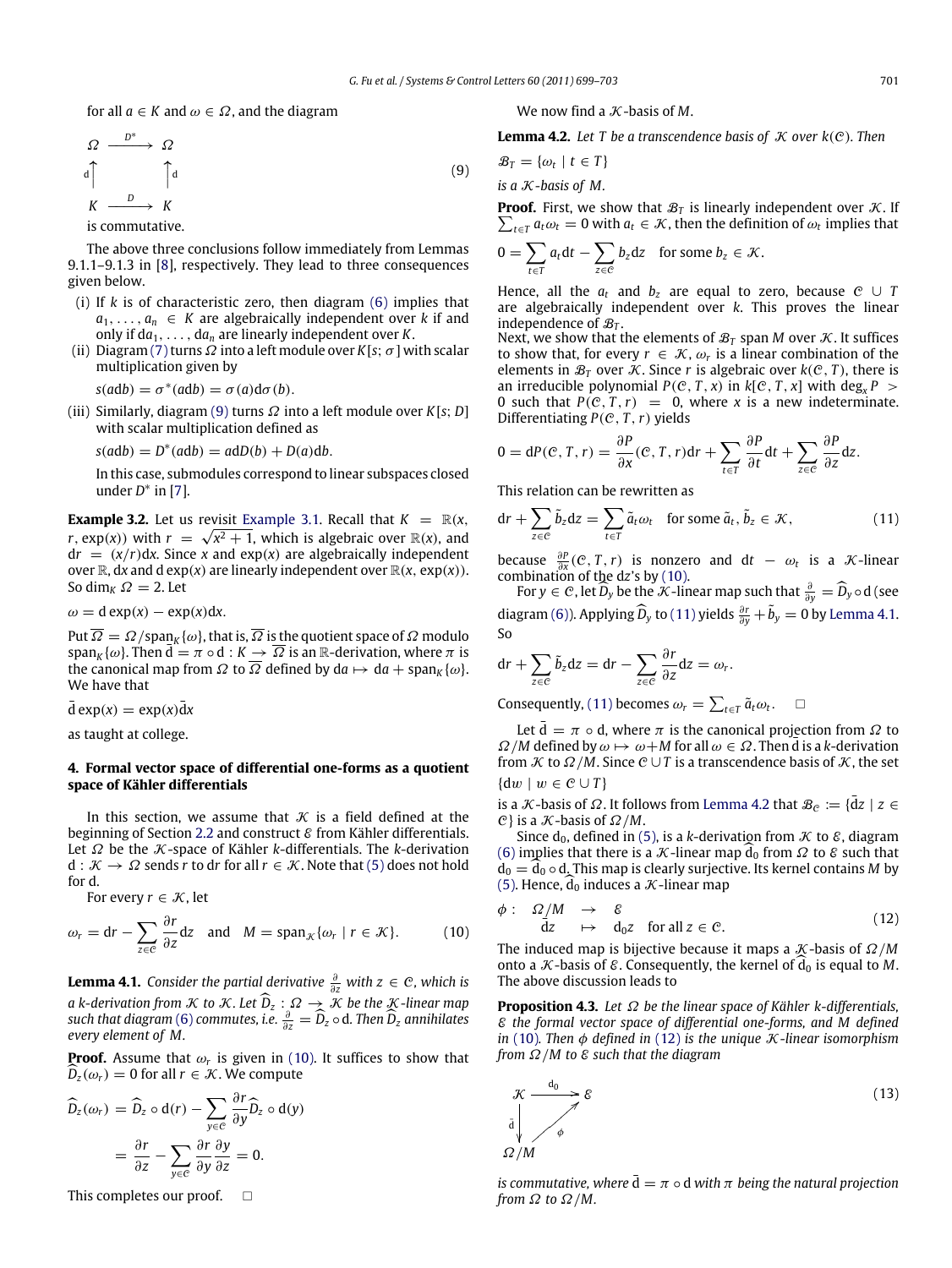We say that  $\phi$  in this proposition is the *canonical K*-*linear isomorphism* from Ω/*M* to E.

We now impose a module structure on  $\mathcal{E}$ . Assume that  $\delta : \mathcal{K} \to$  $K$  is a derivation on  $K$  satisfying the following chain rule:

$$
\delta(r) = \sum_{z \in \mathcal{C}} \frac{\partial r}{\partial z} \delta(z). \tag{14}
$$

Many derivations on  $K$  satisfy this chain rule. For example, the partial derivative  $\partial/\partial y$  for  $y \in C$  is equal to  $\delta$  when we set  $\delta(y) = 1$ and  $\delta(z) = 0$  for all  $z \neq y$  in [\(14\).](#page-3-0)

Assume that the arguments of elements *f* and *g* in [\(1\)](#page-0-4) are contained in a finite subset of C. Let *x* and *f* be vectors defined in [\(1\).](#page-0-4) According to [\(1\),](#page-0-4) we define a derivation  $\delta$  acting on  $\mathcal K$  as  $\delta x = f(x, u)$ , and  $\delta u^{(k)} = u^{(k+1)}$  for  $k \ge 0$ . It is straightforward to verify that  $\delta$  is well defined. By [\(8\)](#page-1-8) and [\(9\),](#page-2-1)  $\delta$  induces a unique map  $\theta$  :  $\Omega \rightarrow \Omega$  such that

(a)  $\theta(a\omega) = \delta(a)\omega + a\theta(\omega)$  for all  $a \in \mathcal{K}$  and  $\omega \in \Omega$ ; and (b)  $\theta \circ d = d \circ \delta$ .

<span id="page-3-1"></span>**Lemma 4.4.**  $\theta(M) \subset M$ , where M is defined in [\(10\)](#page-2-2).

**Proof.** Using [\(14\),](#page-3-0) we compute

$$
\theta(\omega_r) = \theta \left( dr - \sum_{z \in \mathcal{C}} \frac{\partial r}{\partial z} dz \right)
$$
  
\n
$$
= d\delta(r) - \sum_{z \in \mathcal{C}} \delta \left( \frac{\partial r}{\partial z} \right) dz - \sum_{z \in \mathcal{C}} \frac{\partial r}{\partial z} d\delta(z)
$$
  
\n
$$
= \sum_{z \in \mathcal{C}} \delta(z) d \frac{\partial r}{\partial z} - \sum_{z \in \mathcal{C}} \delta \left( \frac{\partial r}{\partial z} \right) dz
$$
  
\n
$$
= \sum_{z \in \mathcal{C}} \delta(z) d \frac{\partial r}{\partial z} - \sum_{z \in \mathcal{C}} \left( \sum_{y \in \mathcal{C}} \frac{\partial^2 r}{\partial y \partial z} \delta(y) \right) dz
$$
  
\n
$$
= \sum_{z \in \mathcal{C}} \delta(z) d \frac{\partial r}{\partial z} - \sum_{z \in \mathcal{C}} \left( \sum_{y \in \mathcal{C}} \frac{\partial^2 r}{\partial y \partial z} dy \right) \delta(z)
$$
  
\n
$$
= \sum_{z \in \mathcal{C}} \delta(z) \left( d \frac{\partial r}{\partial z} - \sum_{y \in \mathcal{C}} \frac{\partial^2 r}{\partial y \partial z} dy \right)
$$
  
\n
$$
= \sum_{z \in \mathcal{C}} \delta(z) \omega_{\frac{\partial r}{\partial z}}.
$$

Hence,  $\theta(\omega_r)$  is in *M*.  $\square$ 

Let *§* be the ring  $\mathcal{K}\langle\Delta\rangle$  with the commutation rule:  $\Delta r =$  $r\Delta + \delta(r)$  for all  $r \in \mathcal{K}$ . Then  $\Omega$  is a module over  $\delta$  whose left multiplication is defined as

$$
\Delta \omega = \theta(\omega) \quad \text{for all } \omega \in \Omega.
$$

The two properties of  $\theta$  listed above ensure that  $\Omega$  is a welldefined left module over S. By [Lemma 4.4,](#page-3-1) *M* is a submodule over S. Therefore, Ω/*M* is also a module over S. Consequently, the left multiplication by  $\Delta$  induces an additive map  $L_{\Delta}: \Omega/M \rightarrow \Omega/M$ with  $L_{\Delta}(\bar{\omega}) = \Delta \bar{\omega}$  for all  $\bar{\omega} \in \Omega/M$ . Moreover,

 $(a') L_{\Delta}(\bar{a}\bar{\omega}) = \delta(a)\bar{\omega} + aL_{\Delta}(\bar{\omega})$ ; and  $(b') L_{\Delta} \circ \bar{d} = \bar{d} \circ \delta,$ 

where  $\overline{d}$  is defined in [Proposition 4.3.](#page-2-7)

Let  $\delta^* = \phi \circ L_{\Delta} \circ \hat{\phi}^{-1}$ , where  $\phi$  is the canonical *K*-linear isomorphism from  $\Omega/M$  to  $\varepsilon$ . Then the properties (a') and (b') imply that

 $(a'') \delta^*(a\epsilon) = \delta(a)\epsilon + a\delta^*(\epsilon)$  for all  $\epsilon \in \mathcal{E}$ , and (b'')  $\delta^* \circ d_0 = d_0 \circ \delta.$ 

These two properties lead to a coordinate-wise formula:

$$
\delta^* \left( \sum_{z \in \mathcal{C}} v_z \mathsf{d}_0 z \right) = \sum_{z \in \mathcal{C}} \left( \delta(v_z) \mathsf{d}_0 z + v_z \mathsf{d}_0 \delta(z) \right),
$$

<span id="page-3-0"></span>where the coefficients  $v_z$ 's are elements in  $\mathcal K$  and almost all zeros.

The additive operator  $\delta^*$  induces a left  $\delta$ -module structure on  $\epsilon$ via  $\Delta \epsilon = \delta^*(\epsilon)$  for all  $\epsilon \in \mathcal{E}$ . Therefore,  $\phi$  is an  $\delta$ -module isomorphism from  $\Omega/M$  to  $\mathcal E$  due to the following easy verification:

$$
\phi(\Delta\bar{\omega}) = \phi \circ L_{\Delta}(\bar{\omega}) = \delta^* \circ \phi(\bar{\omega}) = \Delta\phi(\bar{\omega})
$$

for all  $\bar{\omega} \in \Omega/M$ . This essential result is embodied in the following concluding theorem.

**Theorem 4.5.** *With the notation introduced in [Proposition](#page-2-7)* 4.3*, assume that*  $\delta : \mathcal{K} \to \mathcal{K}$  *is a derivation satisfying the chain rule* [\(14\)](#page-3-0)*. Then*

- (i) *The canonical K*-linear isomorphism  $\phi$  is an *8*-module isomor*phism from* Ω/*M to* E*.*
- (ii) If we set  $K$  to be the field of algebraic functions over  $k(\mathcal{C})$ , then E *and* Ω *are isomorphic as* S*-modules.*

**Proof.** The first assertion follows from the above discussion. If  $K$  is the field of algebraic functions over  $k(C)$ , then  $M = \{0\}$  because  $\mathcal{B}_T$ defined in [Lemma 4.2](#page-2-5) is empty. The second conclusion follows.  $\Box$ 

## **5. Further remarks**

First, the principal conclusion is the obvious one that Kähler differentials are not suited for systems that include transcendental functions. However, it does not mean they can only be defined for algebraic functions. In fact, Kähler differentials can be defined whenever there are two commutative rings  $S \subset R$ . In this technical note we restricted our attention to the case in which  $k \subset K$  are two fields. Thus, the right question to ask is not whether they can or cannot be defined for more general fields (or even rings) but how they behave. It was shown that they behave like usual differential one-forms if  $k = \mathbb{R}$  and K is a subfield of the field of algebraic functions over R.

**Remark 5.1.** Note that if *k* is a finite field then the usual differentiation is not defined. Nevertheless, it would be expected that Kähler differentials might be considered as a proper tool even to analyze dynamic systems over finite fields. Hence, the Kähler differential can be understood as a universal derivation.

Second, it seems once we have a control system described by means of algebraic functions the choice is clear. However, in dealing with different control problems of nonlinear systems there might occur problems more involved than it could be seen at first sight. For instance, some suitable quotient modules of Kähler differentials are needed. We demonstrate this by the next example dealing with the realization problem.

<span id="page-3-3"></span>**Example 5.2.** Consider the nonlinear system from [\[9\]](#page-4-8) described by the algebraic equation  $\ddot{y}^2 + \dot{y}^2 \dot{u}^2 - \dot{u}^2 = 0$ . In the realization problem our aim is to find, if possible, an observable state-space realization of the form [\(1\).](#page-0-4) To solve the problem we can use the approach of [\[2\]](#page-4-1) to the input–output equation, (locally) expressed as

<span id="page-3-2"></span>
$$
\ddot{y} = \dot{u}\sqrt{1 - \dot{y}^2}.\tag{15}
$$

One associates to [\(15\)](#page-3-2) an extended system of the form [\(1\),](#page-0-4) namely  $\dot{z} = f(z, v), y = z_1$  with the (extended) states  $(z_1, z_2, z_3, z_4) =$  $(y, \dot{y}, u, \dot{u})$  and the new input  $v = \ddot{u}$ . That is